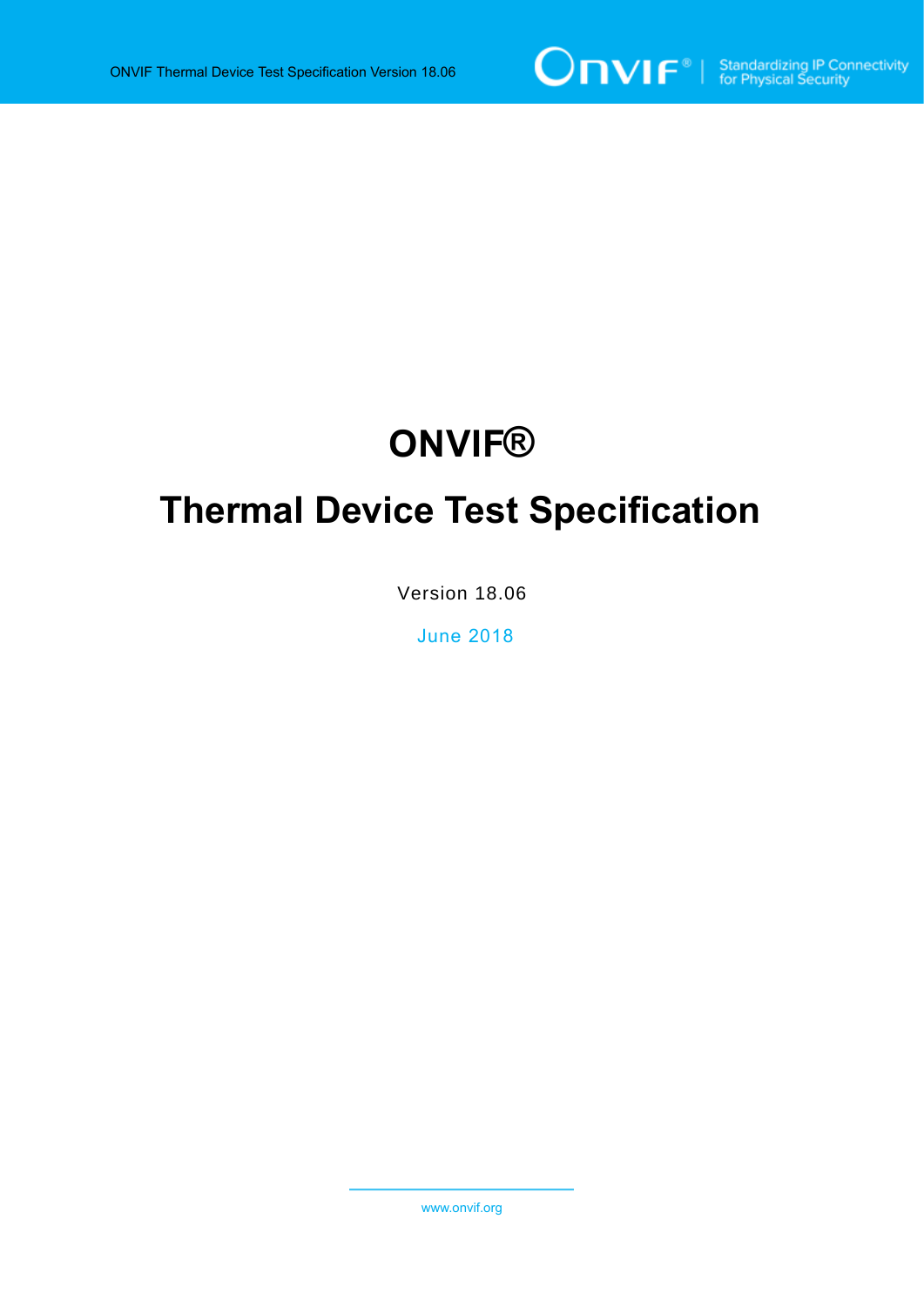#### © 2018 ONVIF, Inc. All rights reserved.

Recipients of this document may copy, distribute, publish, or display this document so long as this copyright notice, license and disclaimer are retained with all copies of the document. No license is granted to modify this document.

THIS DOCUMENT IS PROVIDED "AS IS," AND THE CORPORATION AND ITS MEMBERS AND THEIR AFFILIATES, MAKE NO REPRESENTATIONS OR WARRANTIES, EXPRESS OR IMPLIED, INCLUDING BUT NOT LIMITED TO, WARRANTIES OF MERCHANTABILITY, FITNESS FOR A PARTICULAR PURPOSE, NON-INFRINGEMENT, OR TITLE; THAT THE CONTENTS OF THIS DOCUMENT ARE SUITABLE FOR ANY PURPOSE; OR THAT THE IMPLEMENTATION OF SUCH CONTENTS WILL NOT INFRINGE ANY PATENTS, COPYRIGHTS, TRADEMARKS OR OTHER RIGHTS.

IN NO EVENT WILL THE CORPORATION OR ITS MEMBERS OR THEIR AFFILIATES BE LIABLE FOR ANY DIRECT, INDIRECT, SPECIAL, INCIDENTAL, PUNITIVE OR CONSEQUENTIAL DAMAGES, ARISING OUT OF OR RELATING TO ANY USE OR DISTRIBUTION OF THIS DOCUMENT, WHETHER OR NOT (1) THE CORPORATION, MEMBERS OR THEIR AFFILIATES HAVE BEEN ADVISED OF THE POSSIBILITY OF SUCH DAMAGES, OR (2) SUCH DAMAGES WERE REASONABLY FORESEEABLE, AND ARISING OUT OF OR RELATING TO ANY USE OR DISTRIBUTION OF THIS DOCUMENT. THE FOREGOING DISCLAIMER AND LIMITATION ON LIABILITY DO NOT APPLY TO, INVALIDATE, OR LIMIT REPRESENTATIONS AND WARRANTIES MADE BY THE MEMBERS AND THEIR RESPECTIVE AFFILIATES TO THE CORPORATION AND OTHER MEMBERS IN CERTAIN WRITTEN POLICIES OF THE CORPORATION.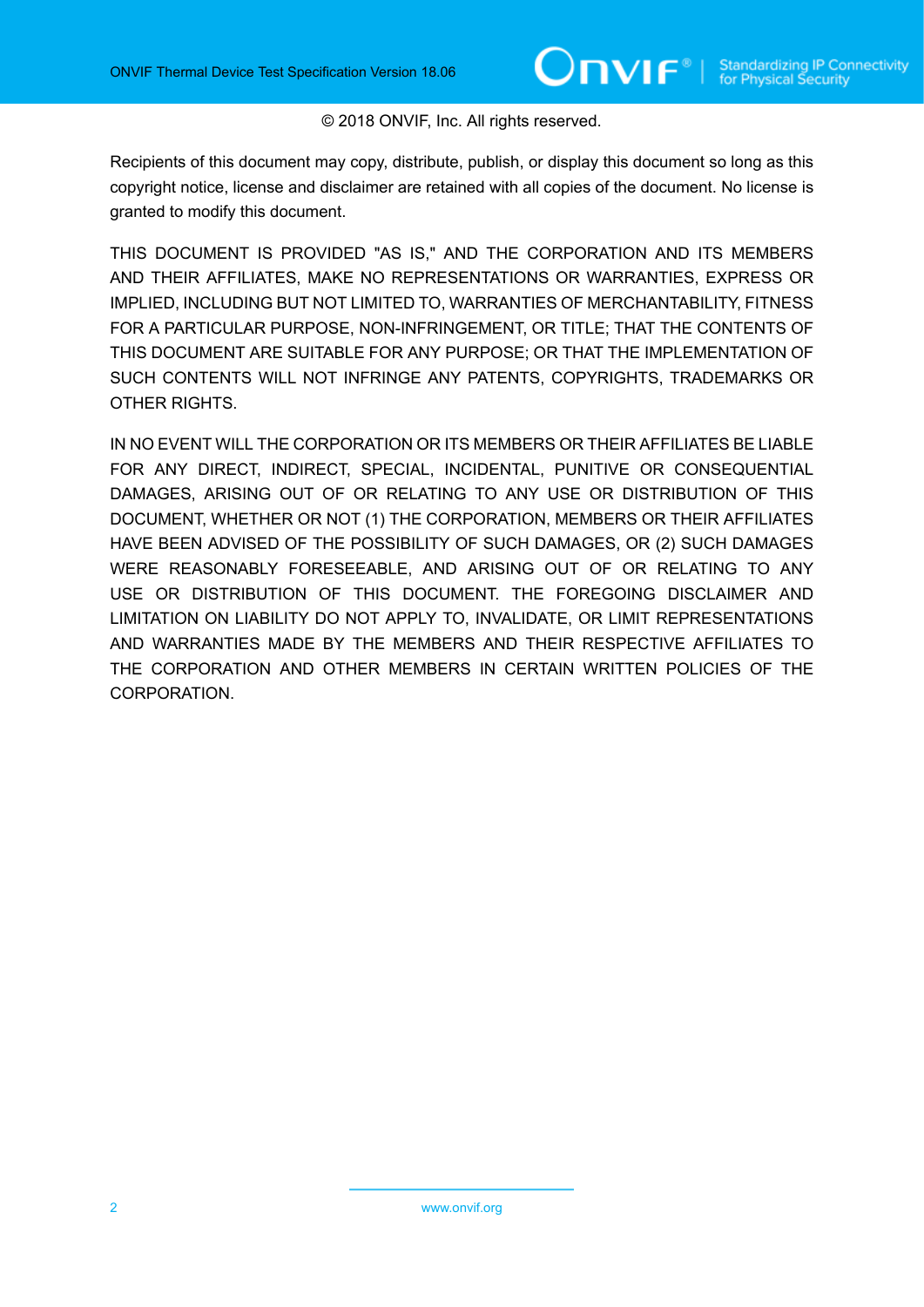

# REVISION HISTORY

| Vers. | Date                             | <b>Description</b>                                      |
|-------|----------------------------------|---------------------------------------------------------|
| 17.12 | Aug 08, 2017 $\vert$ First Issue |                                                         |
| 18.06 |                                  | Jun 21, 2018   Reformatting document using new template |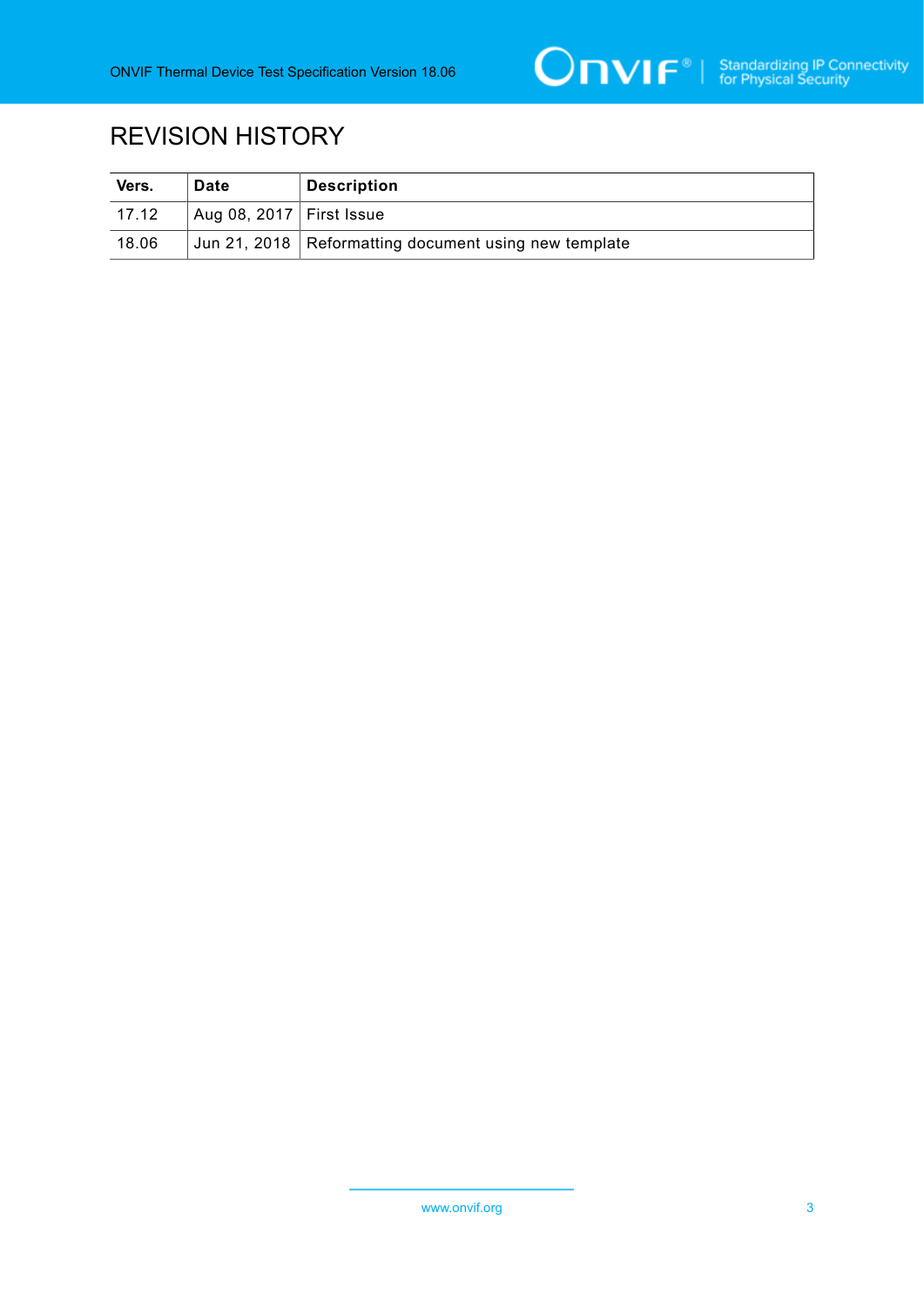#### **Table of Contents**

| 1           |     |       |                                                                   |  |  |  |
|-------------|-----|-------|-------------------------------------------------------------------|--|--|--|
|             | 1.1 |       |                                                                   |  |  |  |
|             |     | 1.1.1 |                                                                   |  |  |  |
|             |     | 1.1.2 |                                                                   |  |  |  |
| $\mathbf 2$ |     |       |                                                                   |  |  |  |
| 3           |     |       |                                                                   |  |  |  |
|             | 3.1 |       |                                                                   |  |  |  |
|             | 3.2 |       |                                                                   |  |  |  |
| 4           |     |       |                                                                   |  |  |  |
|             | 4.1 |       |                                                                   |  |  |  |
|             |     | 4.1.1 |                                                                   |  |  |  |
|             | 4.2 |       |                                                                   |  |  |  |
|             | 4.3 |       |                                                                   |  |  |  |
|             |     | 4.3.1 |                                                                   |  |  |  |
|             |     | 4.3.2 |                                                                   |  |  |  |
| 5           |     |       |                                                                   |  |  |  |
|             | 5.1 |       |                                                                   |  |  |  |
|             |     | 5.1.1 | Get Services and Get Thermal Service Capabilities Consistency  13 |  |  |  |
|             | 5.2 |       |                                                                   |  |  |  |
|             |     | 5.2.1 | Thermal Get Configuration and Get Configuration Options  14       |  |  |  |
|             |     | 5.2.2 |                                                                   |  |  |  |
| A           |     |       |                                                                   |  |  |  |
|             | A.1 |       |                                                                   |  |  |  |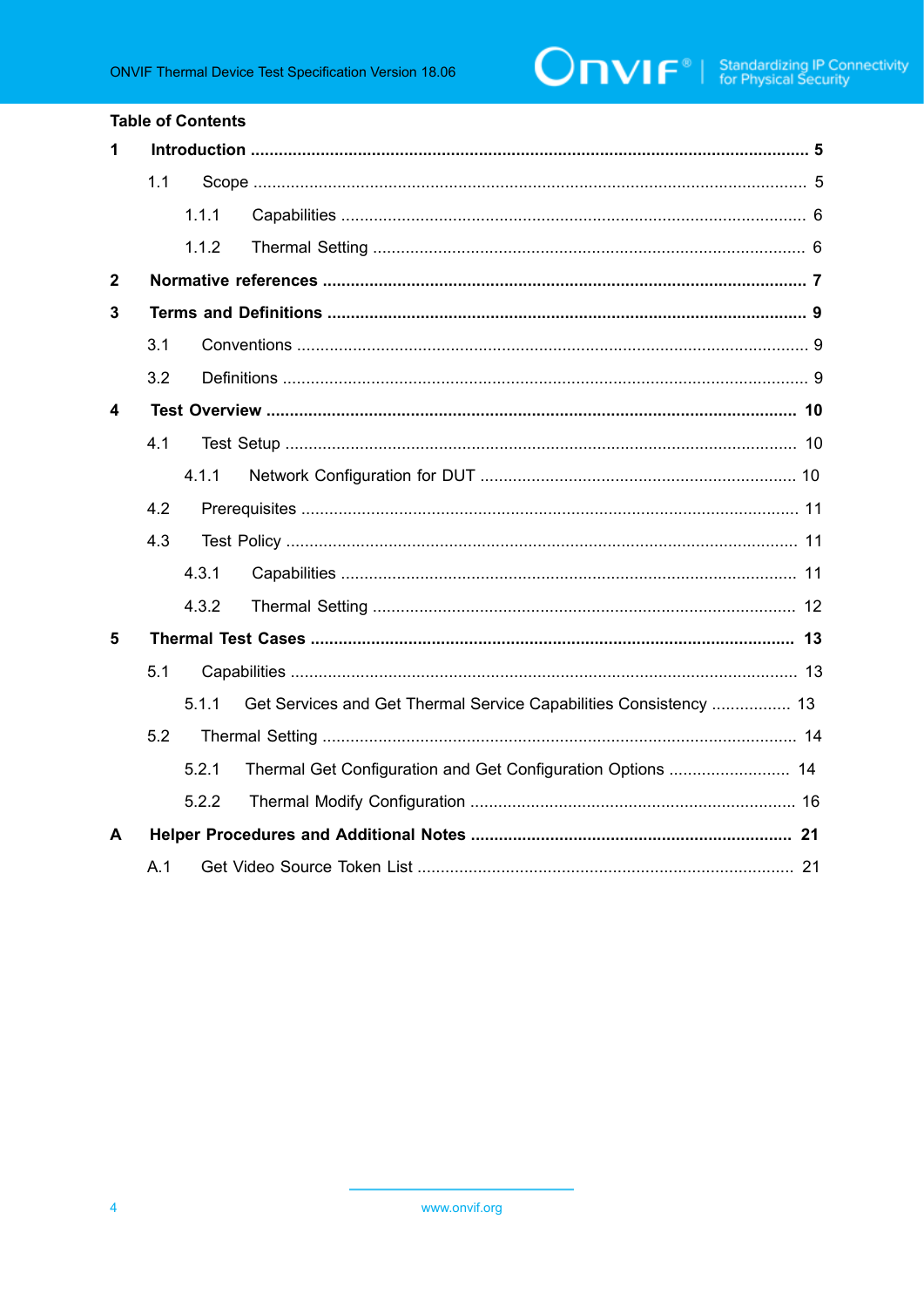# <span id="page-4-0"></span>**1 Introduction**

The goal of the ONVIF test specification set is to make it possible to realize fully interoperable IP physical security implementation from different vendors. The set of ONVIF test specification describes the test cases need to verify the [ONVIF Thermal Service Specs] and [ONVIF Conformance] requirements. It also describes the test framework, test setup, pre-requisites, test policies needed for the execution of the described test cases.

This ONVIF Thermal Test Specification acts as a supplementary document to the [ONVIF Thermal Service Specs], illustrating test cases need to be executed and passed. And also this specification acts as an input document to the development of test tool which will be used to test the ONVIF device implementation conformance towards ONVIF standard. This test tool is referred as ONVIF Client hereafter.

### <span id="page-4-1"></span>1.1 Scope

This ONVIF Thermal Test Specification defines and regulates the conformance testing procedure for the ONVIF conformant devices. Conformance testing is meant to be functional black-box testing. The objective of this specification is to provide test cases to test individual requirements of ONVIF devices according to ONVIF Thermal Service which is defined in [ONVIF Thermal Service Specs].

The principal intended purposes are:

- 1. Provide self-assessment tool for implementations.
- 2. Provide comprehensive test suite coverage for [ONVIF Network Interface Specs].

This specification does not address the following:

- 1. Product use cases and non-functional (performance and regression) testing.
- 2. SOAP Implementation Interoperability test i.e. Web Service Interoperability Basic Profile version 2.0 (WS-I BP 2.0).
- 3. Network protocol implementation Conformance test for HTTP, HTTPS, RTP protocol.
- 4. Wi-Fi Conformance test

The set of ONVIF Test Specification will not cover the complete set of requirements as defined in [ONVIF Thermal Service Specs]; instead it would cover subset of it. The scope of this specification is to derive all the normative requirements of [ONVIF Thermal Service Specs] which are related to ONVIF Thermal Service and some of the optional requirements.

This ONVIF Thermal Test Specification covers Thermal service which is a functional block of [ONVIF Network Interface Specs]. The following sections describe the brief overview of and scope of each functional block.

www.onvif.org 5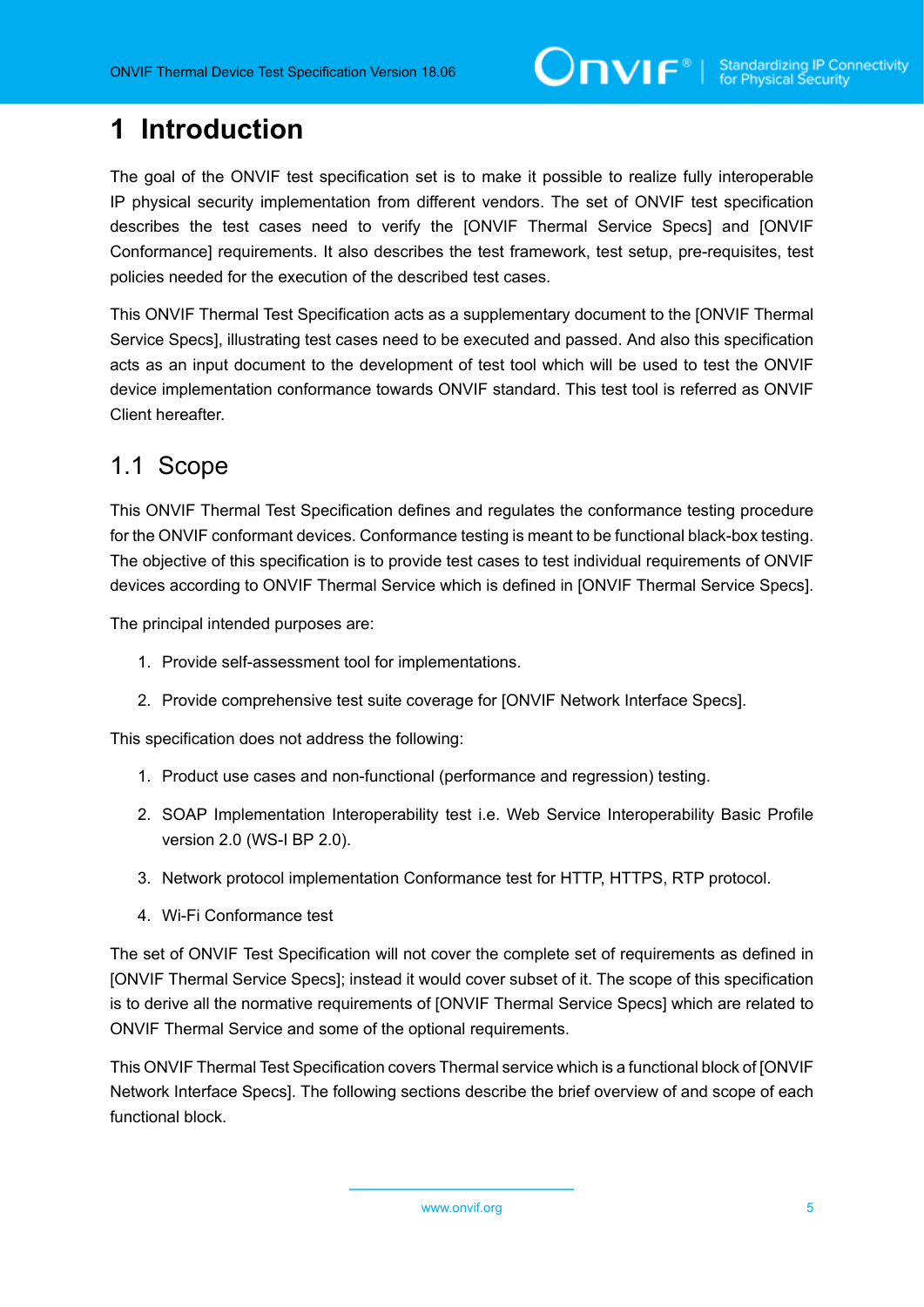### <span id="page-5-0"></span>1.1.1 Capabilities

The Capabilities section covers the test cases needed for getting capabilities from an ONVIF device.

The scope of this specification section is to cover the following functions:

- Getting Thermal service address with GetServices command via Device service
- Getting capabilities with GetServiceCapabilities command
- Getting capabilities with GetServices command via Device service

### <span id="page-5-1"></span>1.1.2 Thermal Setting

Thermal Setting test cases are covered for verification to get and set thermal parameters for ColorPalette, NUCTable and Cooler. It means that **GetConfiguration**, **GetConfigurationOptions** and **SetConfiguration** commands are covered by this test case.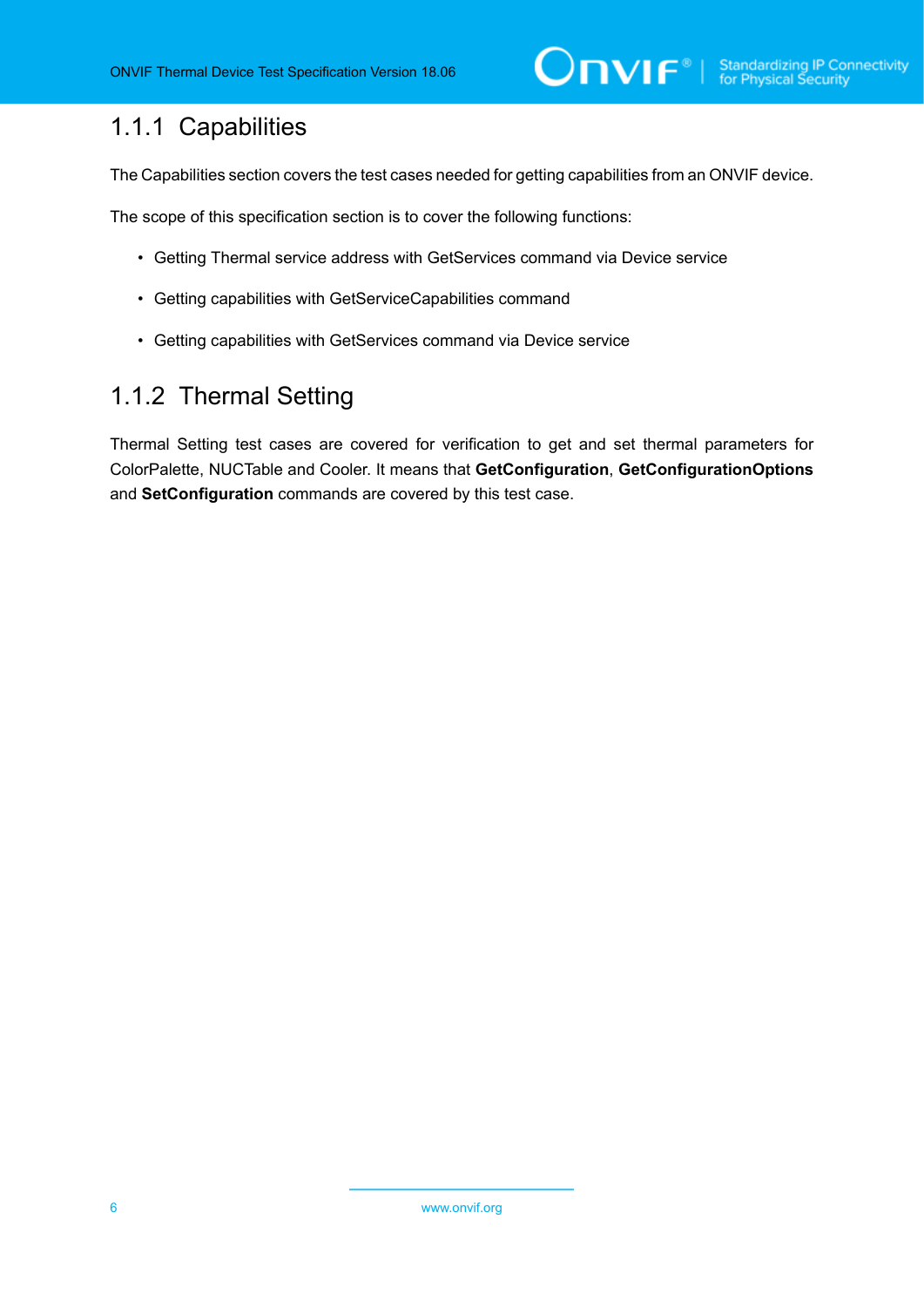# <span id="page-6-0"></span>**2 Normative references**

• [ONVIF Conformance] ONVIF Conformance Process Specification:

<https://www.onvif.org/profiles/conformance/>

• [ONVIF Profile Policy] ONVIF Profile Policy:

<https://www.onvif.org/profiles/>

• [ONVIF Network Interface Specs] ONVIF Network Interface Specification documents:

<https://www.onvif.org/profiles/specifications/>

• [ONVIF Core Specs] ONVIF Core Specifications:

<https://www.onvif.org/profiles/specifications/>

• [ONVIF Thermal Service Specs] ONVIF Thermal Service Specification:

<https://www.onvif.org/profiles/specifications/>

• [ONVIF Base Test] ONVIF Base Device Test Specification:

<https://www.onvif.org/profiles/conformance/device-test/>

• [ISO/IEC Directives, Part 2] ISO/IEC Directives, Part 2, Annex H:

<http://www.iso.org/directives>

• [ISO 16484-5] ISO 16484-5:2014-09 Annex P:

<https://www.iso.org/obp/ui/#!iso:std:63753:en>

• [SOAP 1.2, Part 1] W3C SOAP 1.2, Part 1, Messaging Framework:

<http://www.w3.org/TR/soap12-part1/>

• [XML-Schema, Part 1] W3C XML Schema Part 1: Structures Second Edition:

<http://www.w3.org/TR/xmlschema-1/>

• [XML-Schema, Part 2] W3C XML Schema Part 2: Datatypes Second Edition:

<http://www.w3.org/TR/xmlschema-2/>

• [WS-Security] "Web Services Security: SOAP Message Security 1.1 (WS-Security 2004)", OASIS Standard, February 2006.: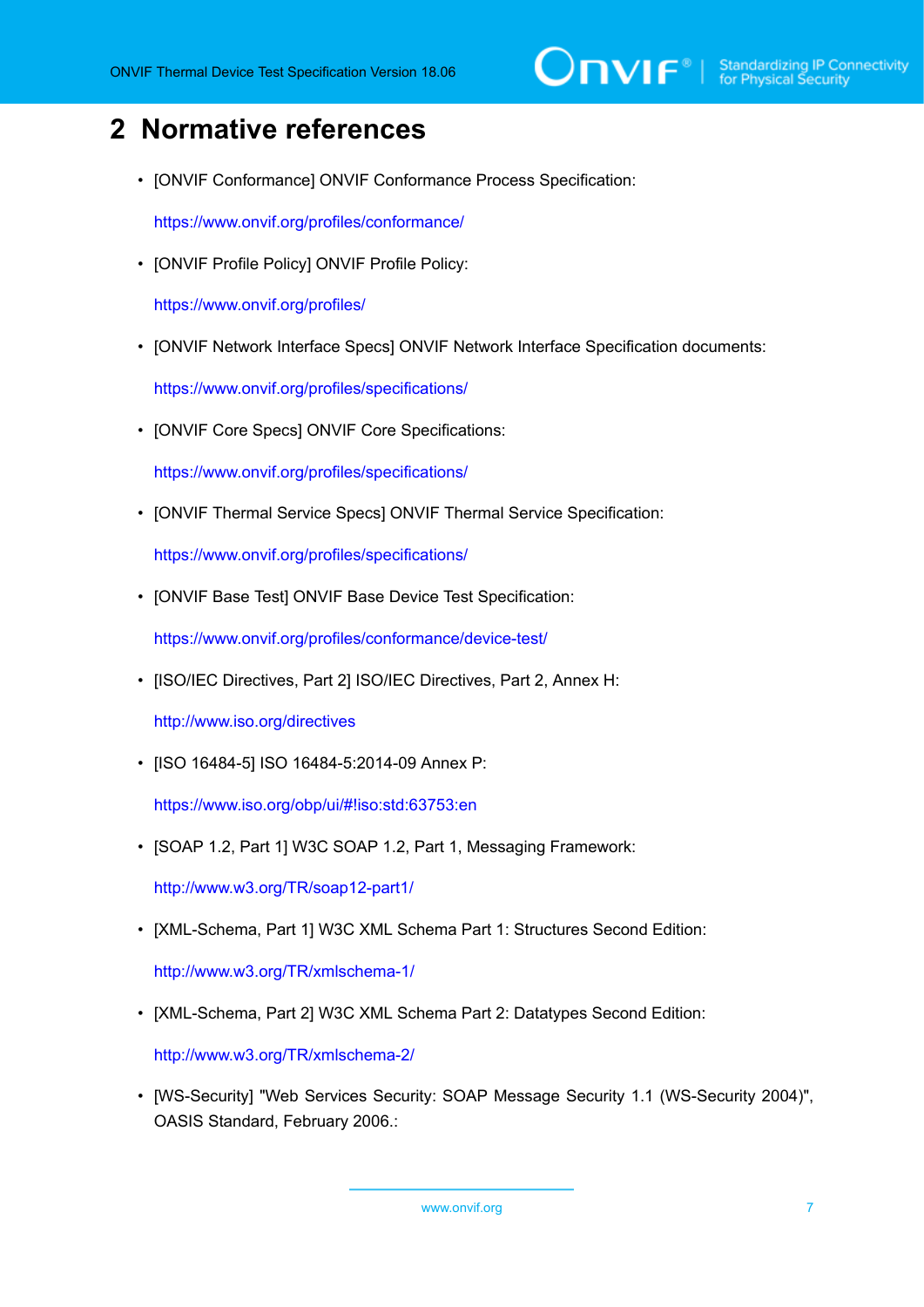

[http://www.oasis-open.org/committees/download.php/16790/wss-v1.1-spec-os-](http://www.oasis-open.org/committees/download.php/16790/wss-v1.1-spec-os-SOAPMessageSecurity.pdf)[SOAPMessageSecurity.pdf](http://www.oasis-open.org/committees/download.php/16790/wss-v1.1-spec-os-SOAPMessageSecurity.pdf)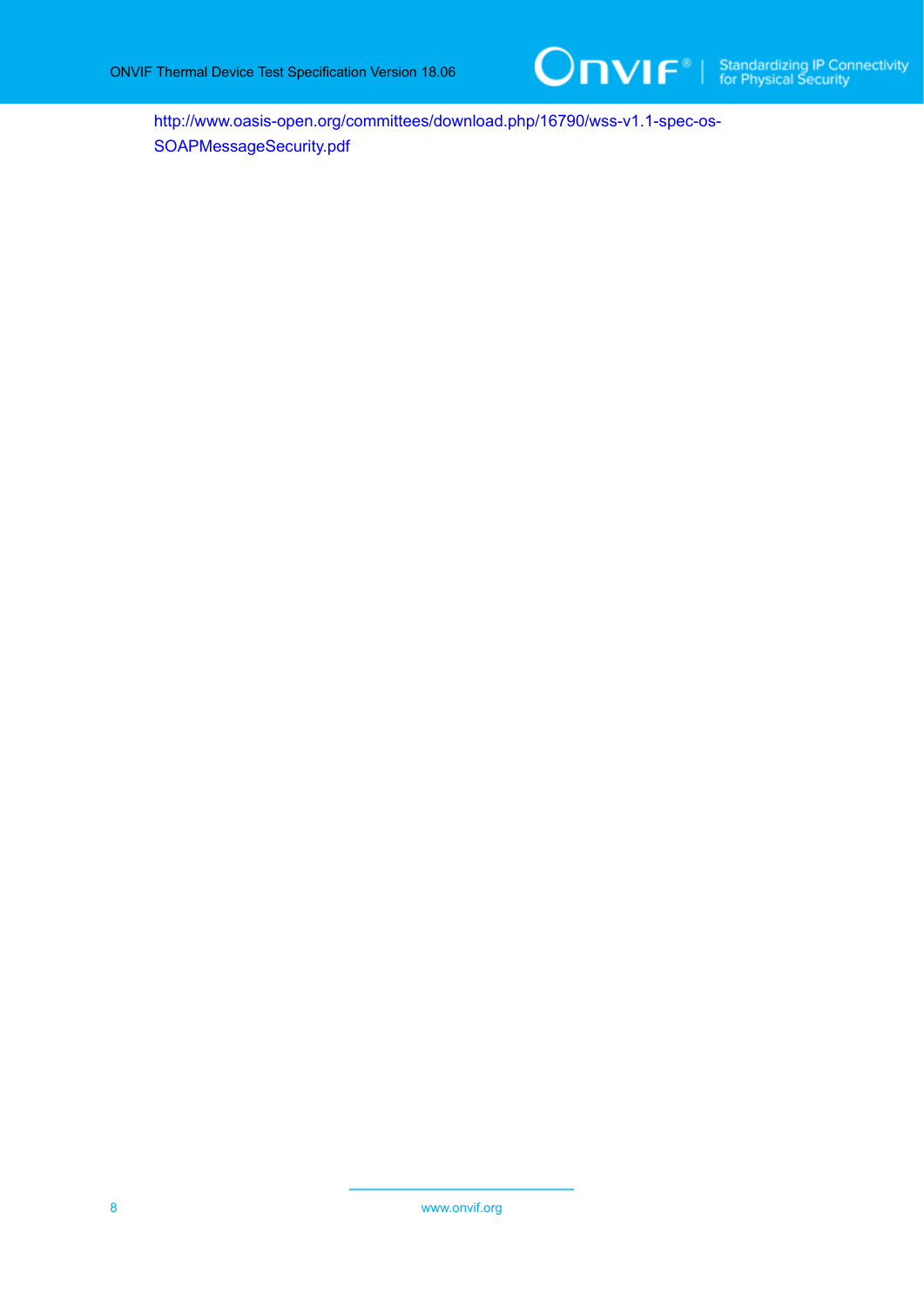# <span id="page-8-0"></span>**3 Terms and Definitions**

### <span id="page-8-1"></span>3.1 Conventions

The key words "shall", "shall not", "should", "should not", "may", "need not", "can", "cannot" in this specification are to be interpreted as described in [ISO/IEC Directives Part 2].

### <span id="page-8-2"></span>3.2 Definitions

This section defines terms that are specific to the ONVIF Advanced Security Service and tests. For a list of applicable general terms and definitions, please see [ONVIF Base Test].

| <b>ColorPalette</b> | <b>Color Palette</b>                  |  |  |
|---------------------|---------------------------------------|--|--|
| <b>Polarity</b>     | Polarity configuration                |  |  |
| <b>NUCTable</b>     | Non-Uniformity Correction (NUC) Table |  |  |
| Cooler              | Cooler settings                       |  |  |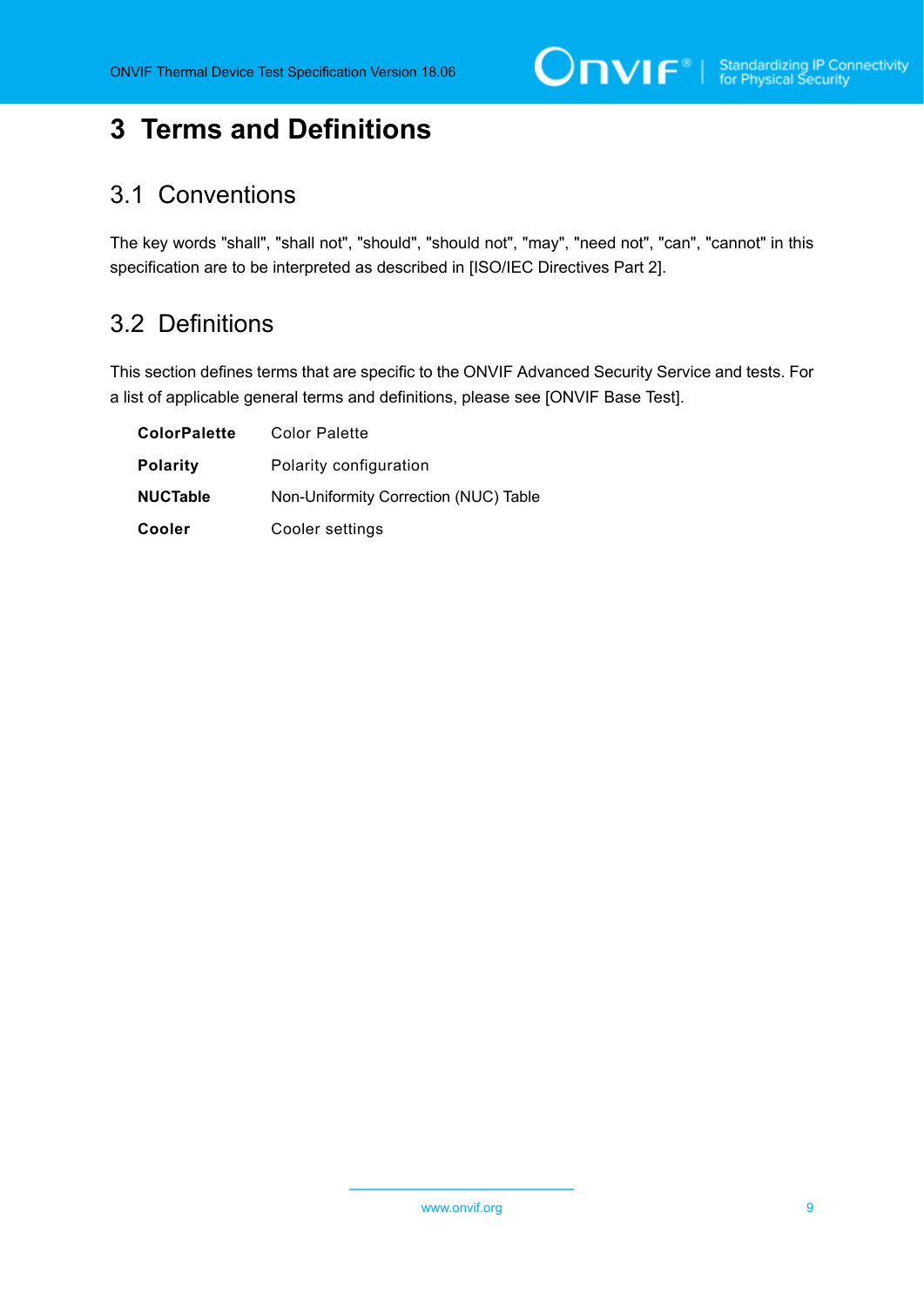# <span id="page-9-0"></span>**4 Test Overview**

This section provides information the test setup procedure and required prerequisites, and the test policies that should be followed for test case execution.

### <span id="page-9-1"></span>4.1 Test Setup

### <span id="page-9-2"></span>4.1.1 Network Configuration for DUT

The generic test configuration for the execution of test cases defined in this document is as shown below (Figure 4.1).

Based on the individual test case requirements, some of the entities in the below setup may not be needed for the execution of those corresponding test cases.





**DUT:** ONVIF device to be tested. Hereafter, this is referred to as DUT (Device Under Test).

**ONVIF Client (Test Tool):** Tests are executed by this system and it controls the behavior of the DUT. It handles both expected and unexpected behavior.

**HTTP Proxy:** provides facilitation in case of RTP and RTSP tunneling over HTTP.

**Wireless Access Point:** provides wireless connectivity to the devices that support wireless connection.

10 www.onvif.org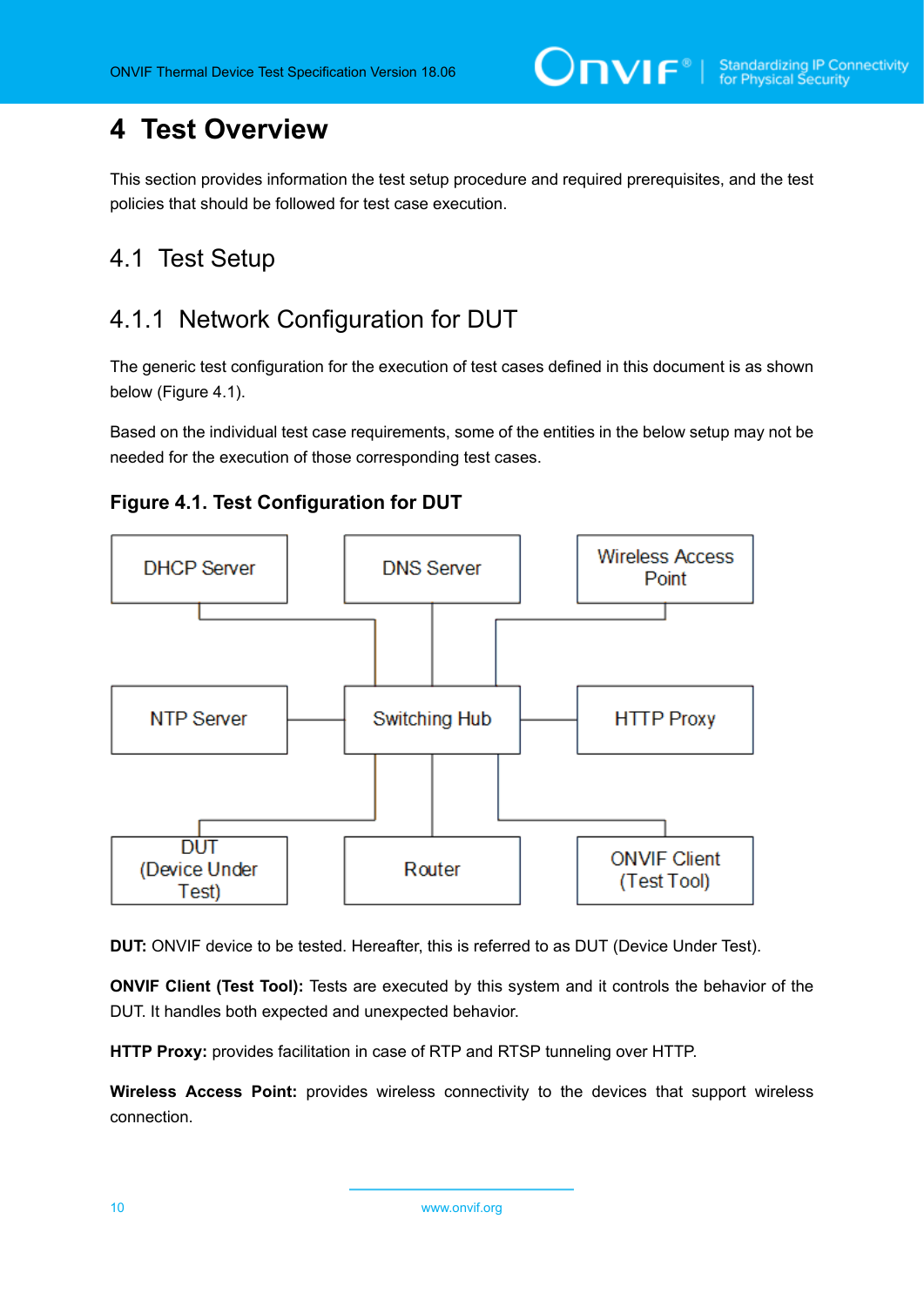**DNS Server:** provides DNS related information to the connected devices.

**DHCP Server:** provides IPv4 Address to the connected devices.

**NTP Server:** provides time synchronization between ONVIF Client and DUT.

**Switching Hub:** provides network connectivity among all the test equipments in the test environment. All devices should be connected to the Switching Hub. When running multiple test instances in parallel on the same network, the Switching Hub should be configured to use filtering in order to avoid multicast traffic being flooded to all ports, because this may affect test stability.

<span id="page-10-0"></span>**Router:** provides router advertisements for IPv6 configuration.

### 4.2 Prerequisites

The pre-requisites for executing the test cases described in this Test Specification are:

- 1. The DUT shall be configured with an IPv4 address.
- 2. The DUT shall be IP reachable [in the test configuration].
- 3. The DUT shall be able to be discovered by the Test Tool.
- 4. The DUT shall be configured with the time, i.e. manual configuration of UTC time and if NTP is supported by the DUT then NTP time shall be synchronized with NTP Server.
- 5. The DUT time and Test tool time shall be synchronized with each other either manually or by a common NTP server.

### <span id="page-10-1"></span>4.3 Test Policy

This section describes the test policies specific to the test case execution of each functional block.

<span id="page-10-2"></span>The DUT shall adhere to the test policies defined in this section.

### 4.3.1 Capabilities

The test policies specific to the test case execution of Capabilities functional block:

- DUT shall give the Thermal Service entry point by GetServices command, if DUT supports this service. Otherwise, these test cases will be skipped.
- DUT shall support the following commands:
	- GetServices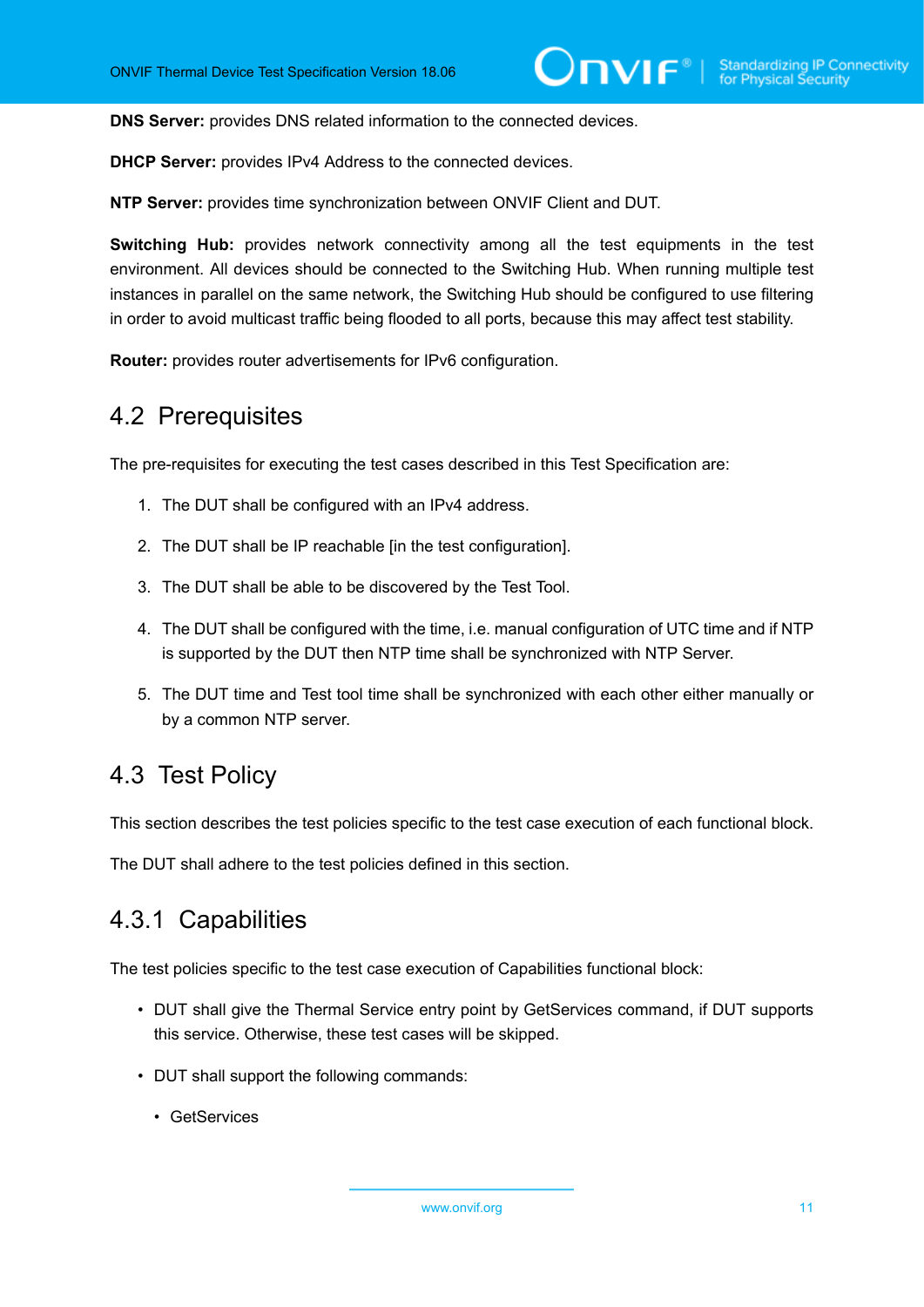- GetServiceCapabilities
- The following tests are performed
	- Getting capabilities with GetServiceCapabilities command
	- Getting capabilities with GetServices command

<span id="page-11-0"></span>Please refer to [Section 5.1](#page-12-1) for Capabilities Test Cases.

### 4.3.2 Thermal Setting

The test policies specific to the test case execution of all functional blocks:

- DUT shall give the Thermal Service entry point by GetServices command, if DUT supports this service. Otherwise, these test cases will be skipped.
- DUT shall support the following commands:
	- GetConfiguration
	- GetConfigurationOptions
	- SetConfiguration

Please refer to [Section 5.2](#page-13-0) for Thermal Setting Test Cases.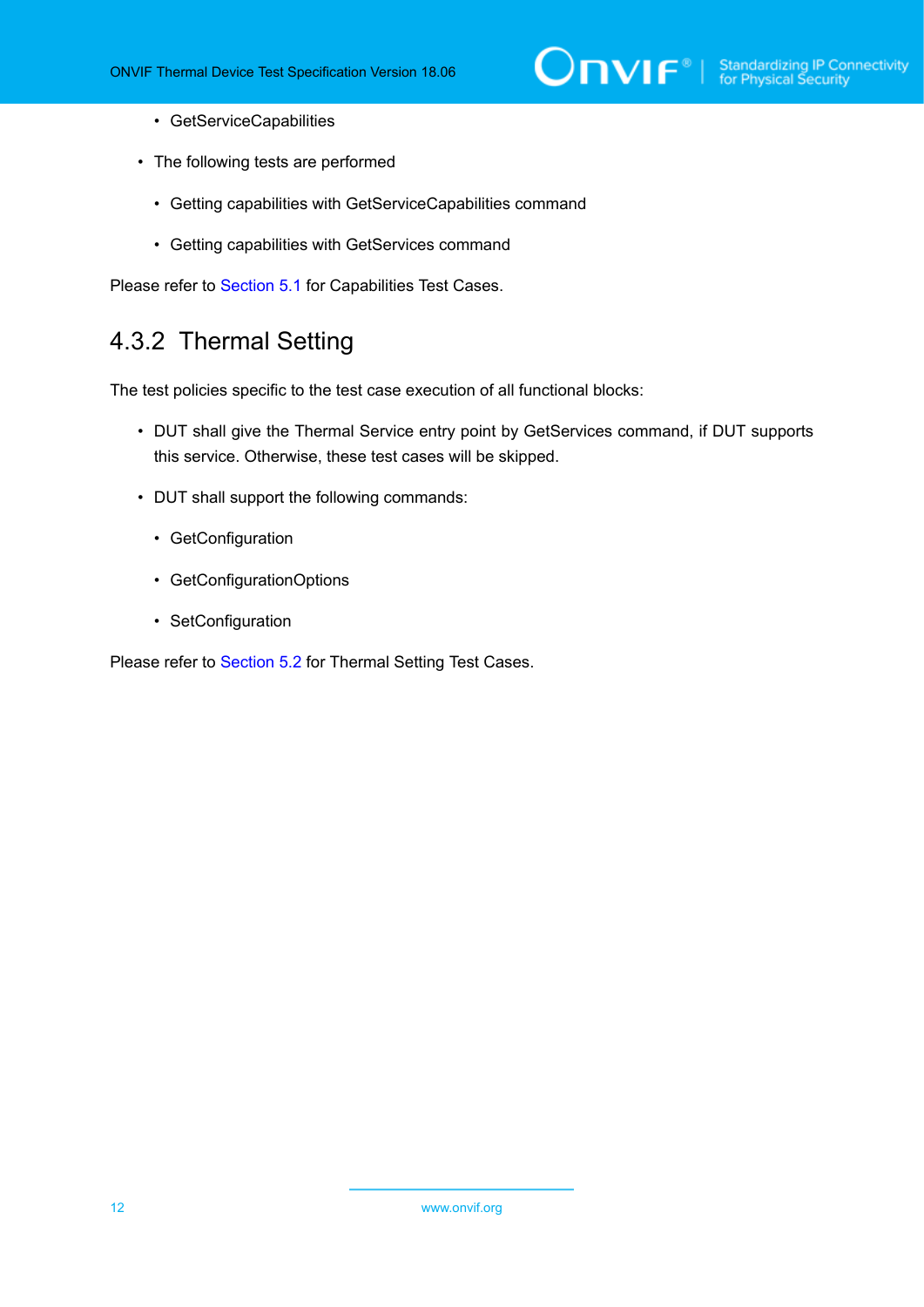# <span id="page-12-0"></span>**5 Thermal Test Cases**

### <span id="page-12-1"></span>5.1 Capabilities

# <span id="page-12-2"></span>5.1.1 Get Services and Get Thermal Service Capabilities **Consistency**

**Test Case ID:** THERMAL-1-1-1

**Specification Coverage:** Capability exchange (ONVIF Core Specification), Capabilities (Thermal Service Specification)

**Feature under test:** GetServices, GetServiceCapabilities (Thermal)

**WSDL Reference:** devicemgmt.wsdl, thermal.wsdl

**Test Purpose:** To verify getting Thermal Service using GetServices request. To verify Get Services and Thermal Service Capabilities consistency.

**Pre-Requisite:** Thermal Service was received from the DUT.

**Test Configuration:** ONVIF Client and DUT

#### **Test Procedure:**

- 1. Start an ONVIF Client.
- 2. Start the DUT.
- 3. ONVIF Client invokes **GetServices** message with parameters:
	- IncludeCapability := false
- 4. The DUT responds with a **GetServicesResponse** message with parameters:
	- Service list =: *listOfServicesWithoutCapabilities*
- 5. If *listOfServicesWithoutCapabilities* does not contain item with Namespace = "http:// www.onvif.org/ver10/thermal/wsdl", FAIL the test and skip other steps.
- 6. Set *thermalServ* := item from *listOfServicesWithoutCapabilities* list with Namespace = "http:// www.onvif.org/ver10/thermal/wsdl".
- 7. If *thermalServ*.Capabilities is specified, FAIL the test and skip other steps.
- 8. ONVIF Client invokes **GetServices** message with parameters: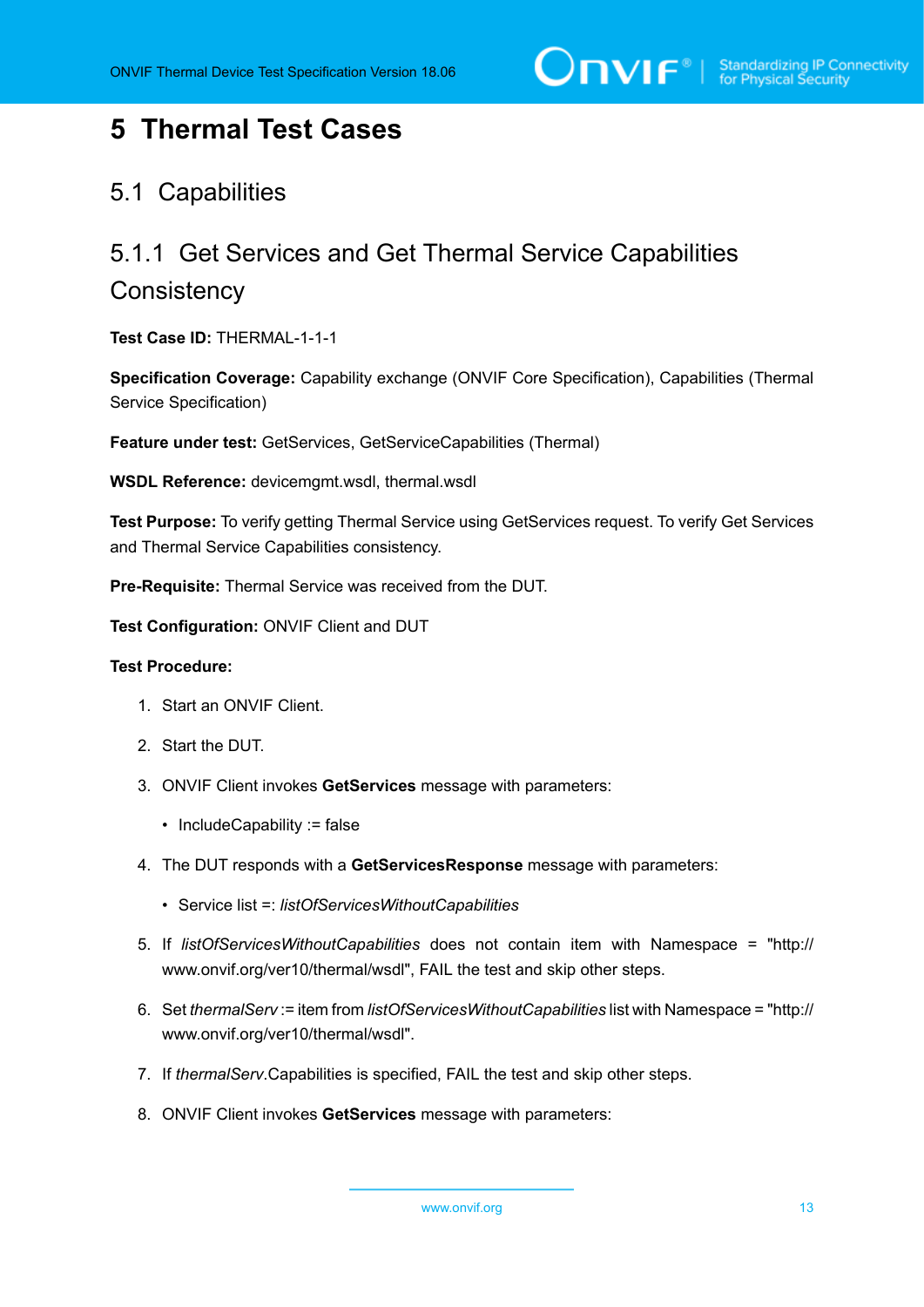- IncludeCapability := true
- 9. The DUT responds with a **GetServicesResponse** message with parameters:
	- Service list =: *listOfServicesWithCapabilities*
- 10.If *listOfServicesWithCapabilities* does not contain item with Namespace = "http:// www.onvif.org/ver10/thermal/wsdl", FAIL the test and skip other steps.
- 11. Set *thermalServ* := item from *listOfServicesWithCapabilities* list with Namespace = "http:// www.onvif.org/ver10/thermal/wsdl".
- 12.If *thermalServ*.Capabilities is not specified, FAIL the test and skip other steps.
- 13.If *thermalServ*.Capabilities does not contain valid Capabilities element for Thermal service from "http://www.onvif.org/ver10/thermal/wsdl" namespace, FAIL the test and skip other steps.
- 14.ONVIF Client invokes **GetServiceCapabilities** (Thermal) request.
- 15.The DUT responds with **GetServiceCapabilitiesResponse** message with parameters
	- Capabilities =: *cap*
- 16.If *cap* differs from *thermalServ*.Capabilities.Capabilities, FAIL the test.

#### **Test Result:**

#### **PASS –**

• DUT passes all assertions.

#### **FAIL –**

- The DUT did not send **GetServicesResponse** messages.
- The DUT did not send **GetServiceCapabilitiesResponse** message.

### <span id="page-13-0"></span>5.2 Thermal Setting

### <span id="page-13-1"></span>5.2.1 Thermal Get Configuration and Get Configuration Options

**Test Case ID:** THERMAL-2-1-1

**Specification Coverage:** Get Configuration (Thermal Service Specification), Get Configuration Options (Thermal Service Specification)

**Feature under test:** GetConfiguration, GetConfigurationOptions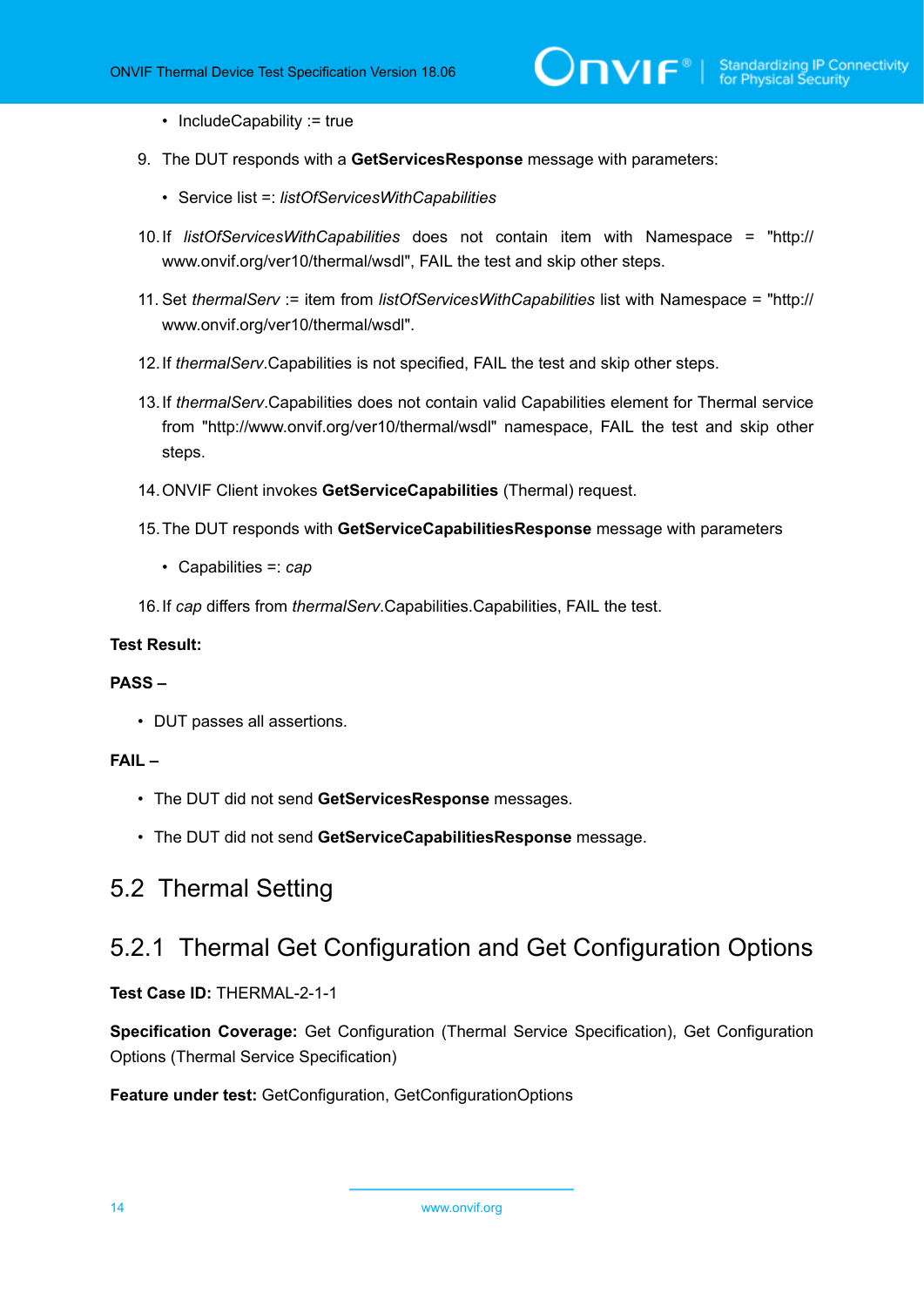#### **WSDL Reference:** thermal.wsdl

**Test Purpose:** To verify retrieving of DUT Thermal Configuration using GetConfiguration command. To verify retrieving of DUT Thermal Configuration Options using GetConfigurationOptions command. To verify that all Configurations are consistent with Configuration Options.

**Pre-Requisite:** Thermal Service is received from the DUT.

**Test Configuration:** ONVIF Client and DUT

#### **Test Procedure:**

- 1. Start an ONVIF Client.
- 2. Start the DUT.
- 3. ONVIF Client retrieves Video Source Token list by following the procedure mentioned in [Annex A.1](#page-20-1) with the following input and output parameters
	- out *VideoSourceTokenList* Video Source Token list
- <span id="page-14-0"></span>4. For each Video Source Token *videoSourceToken* in *VideoSourceTokenList* list repeat the following steps:
	- 4.1. ONVIF Client invokes **GetConfiguration** request with parameters
		- VideoSourceToken := *videoSourceToken*
	- 4.2. The DUT responds with **GetConfigurationResponse** message with parameters:
		- Configuration =: *configuration*
	- 4.3. ONVIF Client invokes **GetConfigurationOptions** request with parameters
		- VideoSourceToken := *videoSourceToken*
	- 4.4. The DUT responds with **GetConfigurationOptionsResponse** message with parameters:
		- ConfigurationOptions =: *configurationOptions*
	- 4.5. For each NUCTable (*nUCTable*) in *configurationOptions* repeat the following steps:
		- If *nUCTable*.LowTemperature is value greater than *nUCTable*.HighTemperature, FAIL the test and skip other steps.
	- 4.6. If *configuration*.ColorPalette is not equal to one of *configurationOptions*.ColorPalette items, FAIL the test and skip other steps.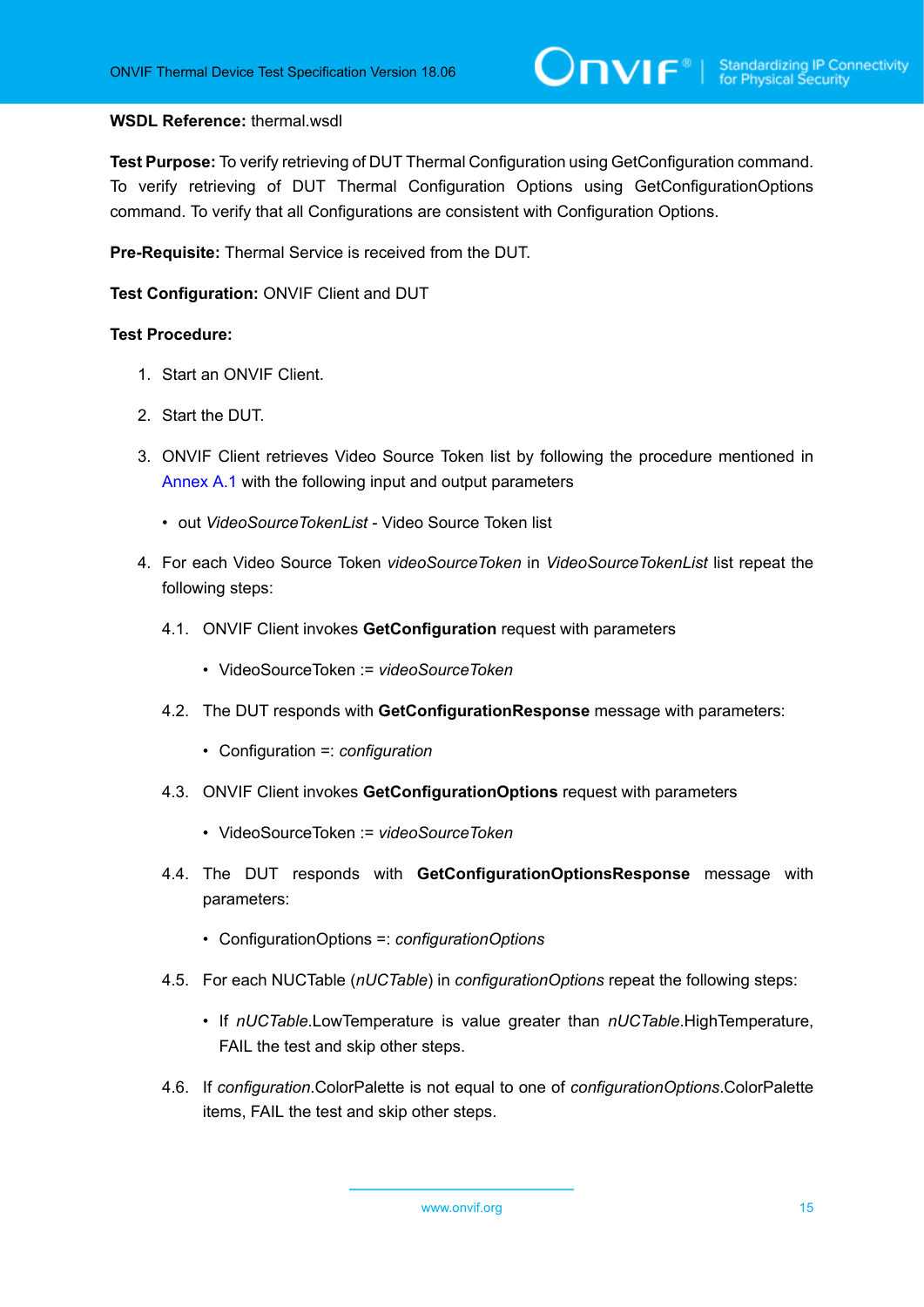<span id="page-15-1"></span>4.7. If *configuration*.NUCTable is not equal to one of *configurationOptions*.NUCTable items, FAIL the test and skip other steps.

 $\mathsf{D}\mathbf{N}\mathsf{I}\mathsf{F}^\ast$  :

4.8. If *configurationOptions*.CoolerOptions.Enabled = false and *configuration*.Cooler.Enabled = false, FAIL the test and skip other steps.

#### **Test Result:**

#### **PASS –**

• DUT passes all assertions.

#### **FAIL –**

- DUT did not send **GetConfigurationResponse** message.
- DUT did not send **GetConfigurationOptionsResponse** message.

**Note:** The following fields are compared at step [4.6](#page-14-0):

- token
- Type
- Name

**Note:** The following fields are compared at step [4.7](#page-15-1):

- token
- LowTemperature
- HighTemperature
- Name

### <span id="page-15-0"></span>5.2.2 Thermal Modify Configuration

**Test Case ID:** THERMAL-2-1-2

**Specification Coverage:** Set Configuration (Thermal Service Specification)

**Feature under test:** SetConfiguration

**WSDL Reference:** thermal.wsdl

**Test Purpose:** To verify modification of Thermal Configuration using SetConfiguration command.

**Pre-Requisite:** Thermal Service is received from the DUT.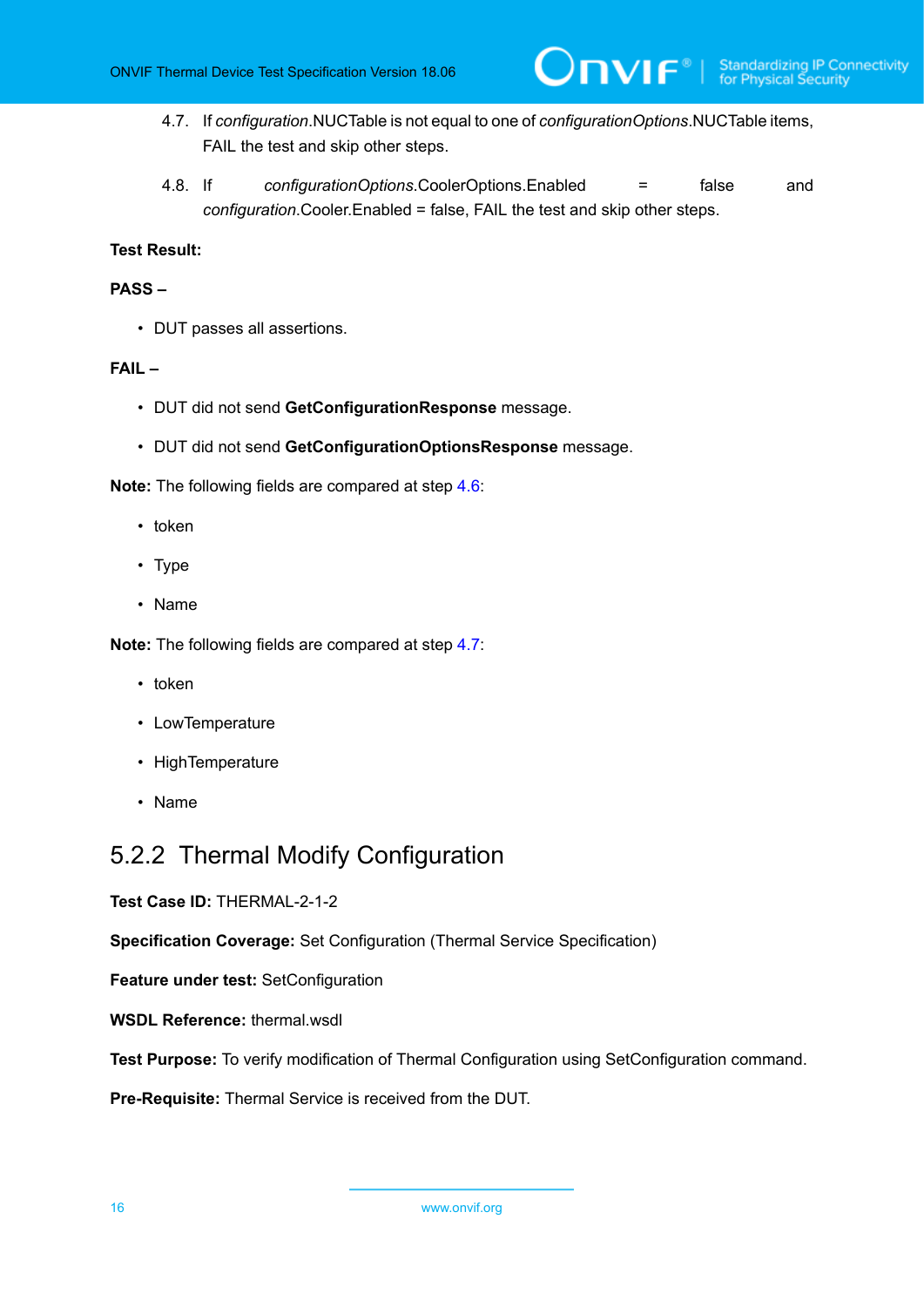#### **Test Configuration:** ONVIF Client and DUT

#### **Test Procedure:**

- 1. Start an ONVIF Client.
- 2. Start the DUT.
- 3. ONVIF Client retrieves Video Source Token list by following the procedure mentioned in [Annex A.1](#page-20-1) with the following input and output parameters
	- out *VideoSourceTokenList* Video Source Token list
- <span id="page-16-0"></span>4. For each Video Source Token *videoSourceToken* in *VideoSourceTokenList* list repeat the following steps:
	- 4.1. ONVIF Client invokes **GetConfiguration** request with parameters
		- VideoSourceToken := *videoSourceToken*
	- 4.2. The DUT responds with **GetConfigurationResponse** message with parameters:
		- Configuration =: *initialConfiguration*
	- 4.3. ONVIF Client invokes **GetConfigurationOptions** request with parameters
		- VideoSourceToken := *videoSourceToken*
	- 4.4. The DUT responds with **GetConfigurationOptionsResponse** message with parameters:
		- ConfigurationOptions =: *configurationOptions1*
	- 4.5. If *configurationOptions1* contains at least two ColorPalette elements, do the following steps:
		- 4.5.1. ONVIF Client invokes **SetConfiguration** request with parameters:
			- VideoSourceToken =: *videoSourceToken*
			- Configuration.ColorPalette =: *configurationOptions1*.ColorPalette with @token other than *initialConfiguration*.ColorPalette.@token
			- Configuration.Polarity =: *initialConfiguration*.Polarity
			- Configuration.NUCTable =: *initialConfiguration*.NUCTable
			- Configuration.Cooler =: *initialConfiguration*.Cooler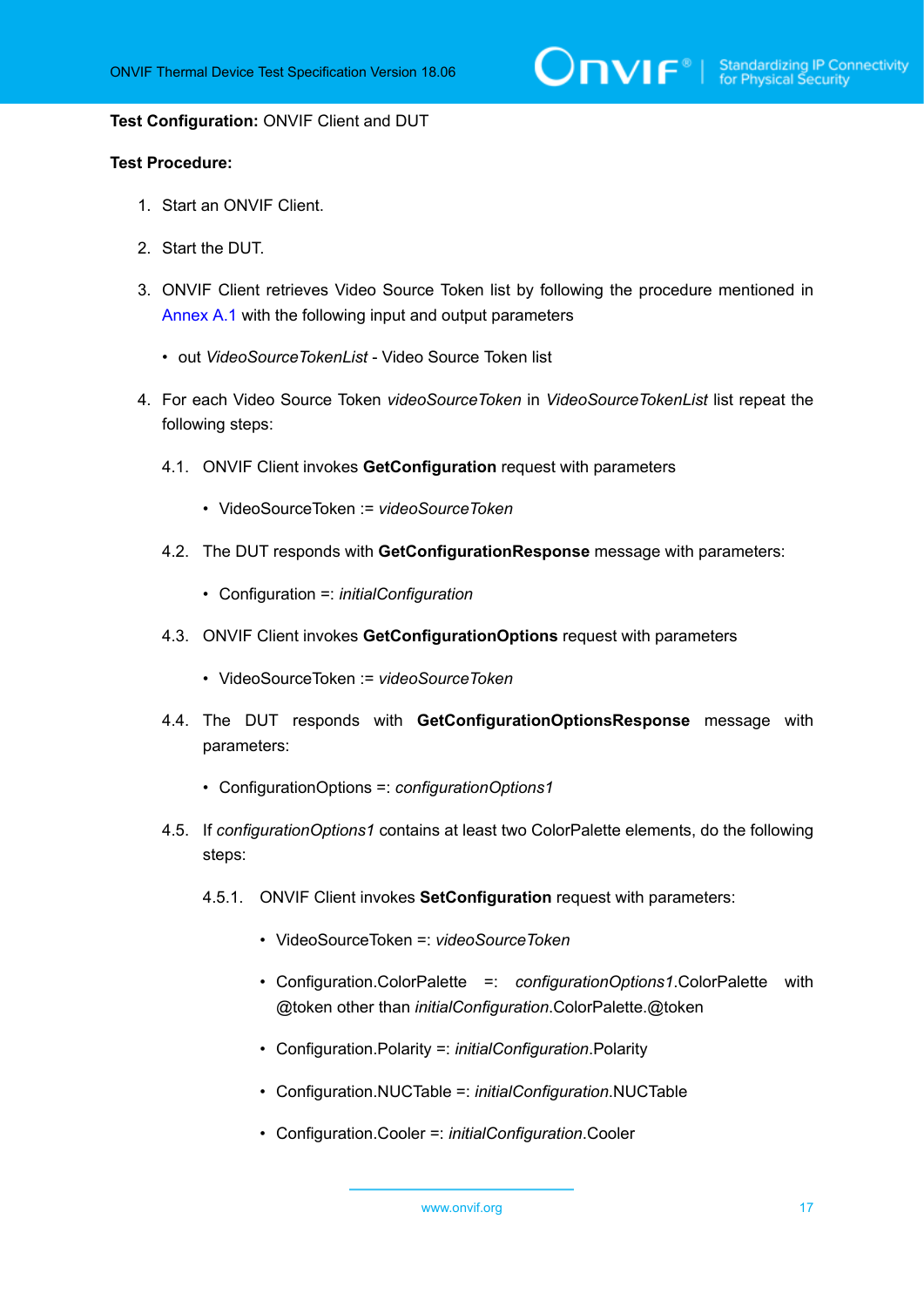- 4.5.2. The DUT responds with **SetConfigurationResponse** message.
- 4.5.3. ONVIF Client invokes **GetConfiguration** request with parameters:
	- VideoSourceToken =: *videoSourceToken*
- 4.5.4. The DUT responds with**GetConfigurationResponse** with parameters:
	- Configuration =: *configuration2*
- 4.5.5. If *configuration2* is not equal to Configuration from step [4.5.1,](#page-16-0) FAIL the test and skip other steps.
- 4.5.6. ONVIF Client restores settings of Configuration with @token = *videoSourceToken*.
- <span id="page-17-0"></span>4.6. ONVIF Client invokes **SetConfiguration** request with parameters:
	- VideoSourceToken =: *videoSourceToken*
	- Configuration.ColorPalette =: *initialConfiguration*.ColorPalette
	- Polarity =: other value than *initialConfiguration*.@Polarity
	- Configuration.NUCTable =: *initialConfiguration*.NUCTable
	- Configuration.Cooler =: *initialConfiguration*.Cooler
- 4.7. The DUT responds with **SetConfigurationResponse** message.
- 4.8. ONVIF Client invokes **GetConfiguration** request with parameters:
	- VideoSourceToken =: *videoSourceToken*
- 4.9. The DUT responds with**GetConfigurationResponse** with parameters:
	- Configuration =: *configuration2*
- 4.10. If *configuration2* is not equal to Configuration from step [4.6](#page-17-0), FAIL the test and skip other steps.
- 4.11. ONVIF Client restores settings of Configuration with @token = *videoSourceToken*.
- 4.12. If *initialConfiguration* does not have NUCTable element and *configurationOptions1* contains NUCTable element or *configurationOptions1* contains at least two NUCTable elements, do the following steps: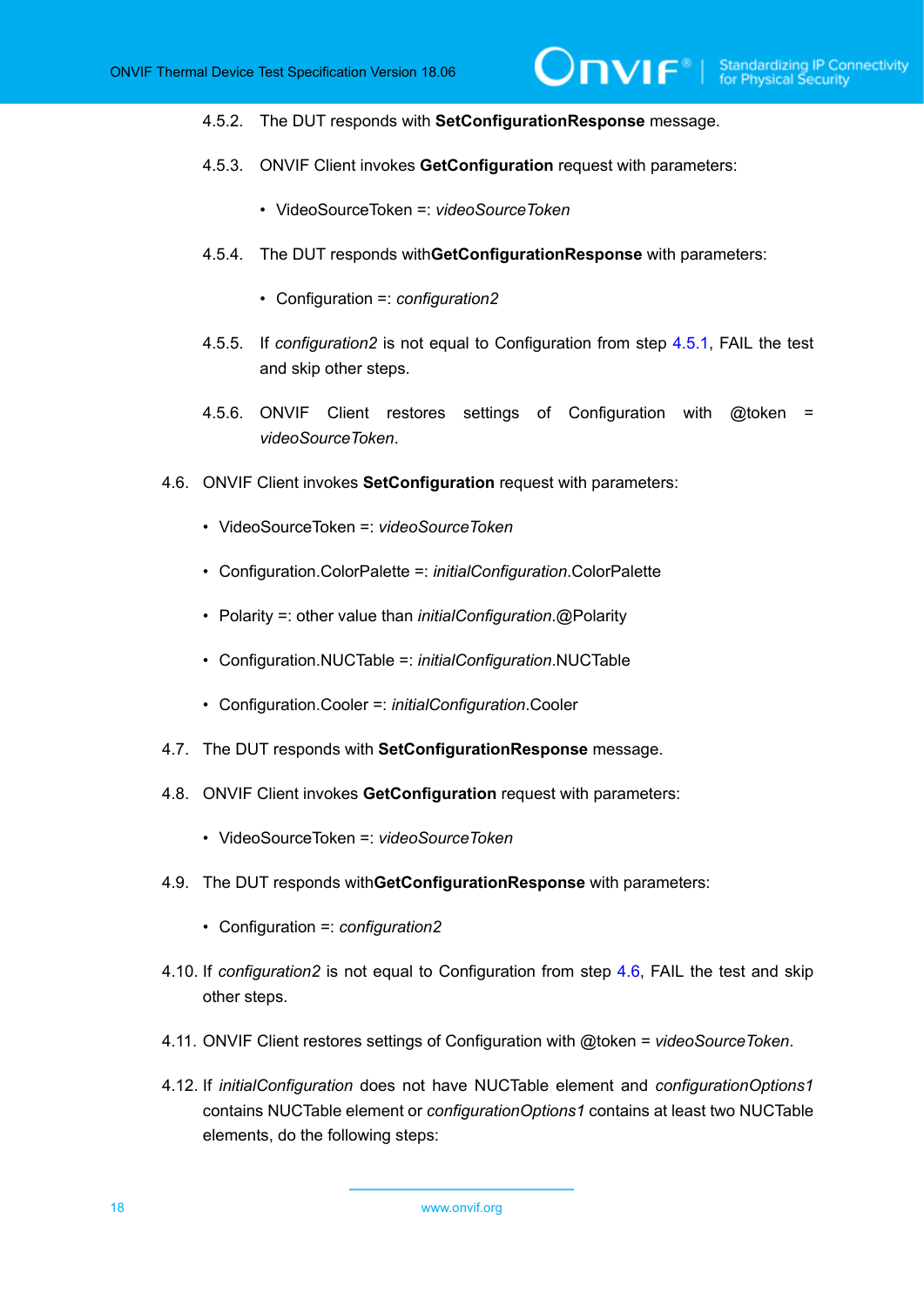#### <span id="page-18-0"></span>4.12.1. ONVIF Client invokes **SetConfiguration** request with parameters:

- VideoSourceToken =: *videoSourceToken*
- Configuration.ColorPalette =: *initialConfiguration*.ColorPalette
- Configuration.Polarity =: *initialConfiguration*.Polarity
- Configuration.NUCTable =: *configurationOptions1*.NUCTable with @token other than *initialConfiguration*.NUCTable.@token

 $\partial$ DVIF $^{\circ}$ 

- Configuration.Cooler =: *initialConfiguration*.Cooler
- 4.12.2. The DUT responds with **SetConfigurationResponse** message.
- 4.12.3. ONVIF Client invokes **GetConfiguration** request with parameters:
	- VideoSourceToken =: *videoSourceToken*
- 4.12.4. The DUT responds with**GetConfigurationResponse** with parameters:
	- Configuration =: *configuration2*
- 4.12.5. If *configuration2* is not equal to Configuration from step [4.12.1](#page-18-0), FAIL the test and skip other steps.
- 4.12.6. ONVIF Client restores settings of Configuration with @token = *videoSourceToken*.
- <span id="page-18-1"></span>4.13. If *configurationOptions1*.CoolerOptions = true, do the following steps:
	- 4.13.1. ONVIF Client invokes **SetConfiguration** request with parameters:
		- VideoSourceToken =: *videoSourceToken*
		- Configuration.ColorPalette =: *initialConfiguration*.ColorPalette
		- Configuration.Polarity =: *initialConfiguration*.Polarity
		- Configuration.NUCTable =: *initialConfiguration*.NUCTable
		- Configuration. Cooler. Enabled =: other value than *initialConfiguration*.Cooler.Enabled
	- 4.13.2. The DUT responds with **SetConfigurationResponse** message.
	- 4.13.3. ONVIF Client invokes **GetConfiguration** request with parameters: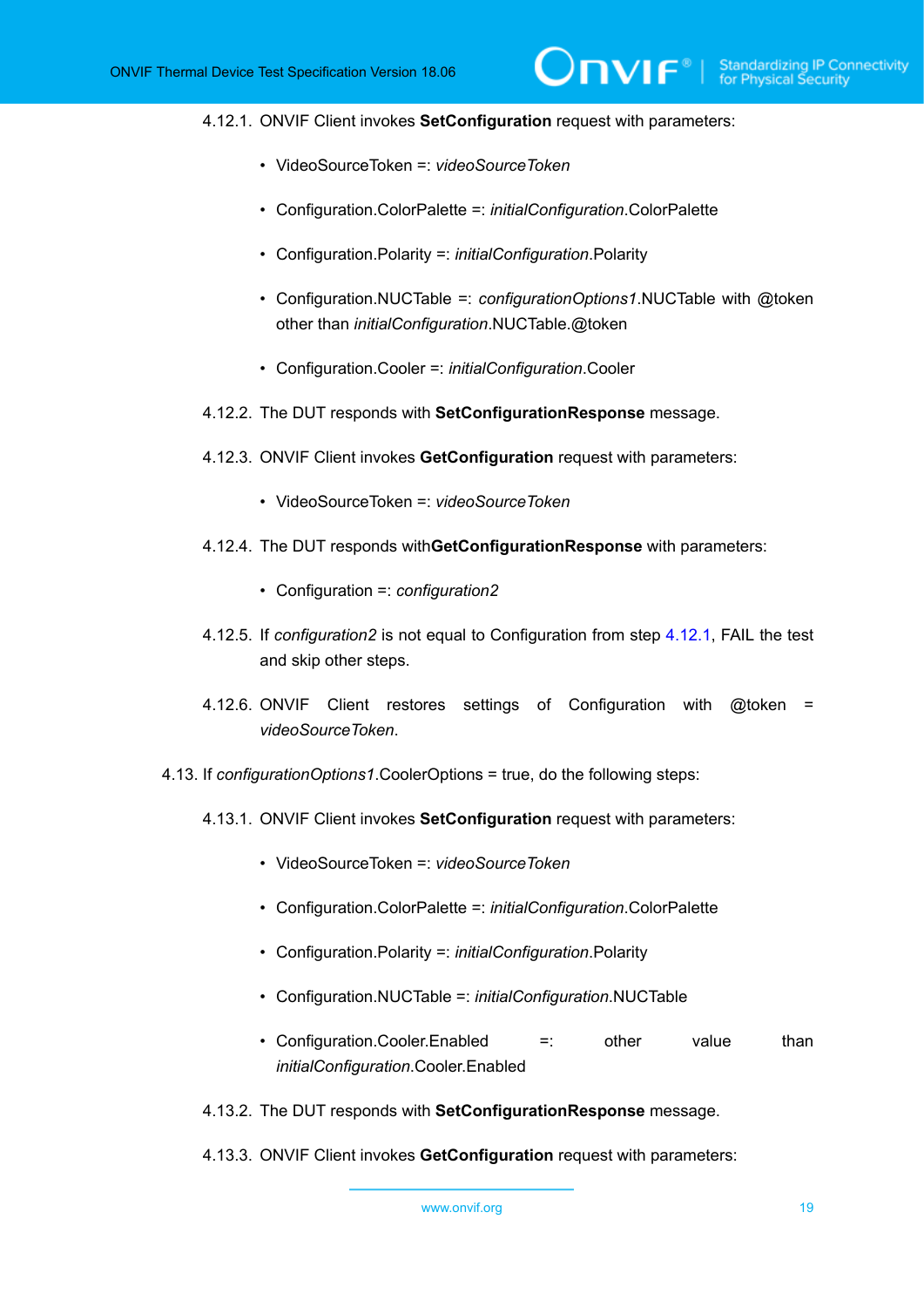- VideoSourceToken =: *videoSourceToken*
- 4.13.4. The DUT responds with **GetConfigurationResponse** with parameters:
	- Configuration =: *configuration2*
- 4.13.5. If *configuration2* is not equal to Configuration from step [4.13.1](#page-18-1), FAIL the test and skip other steps.

 $\mathsf{D}\mathbf{n}\mathsf{V}\mathsf{I}\mathsf{F}^\ast$  i

4.13.6. ONVIF Client restores settings of Configuration with @token = *videoSourceToken*.

#### **Test Result:**

#### **PASS –**

• DUT passes all assertions.

#### **FAIL –**

- The DUT did not send **GetConfigurationOptionsResponse** message.
- The DUT did not send **GetConfigurationResponse** message(s).
- The DUT did not send **SetConfigurationResponse** message(s).